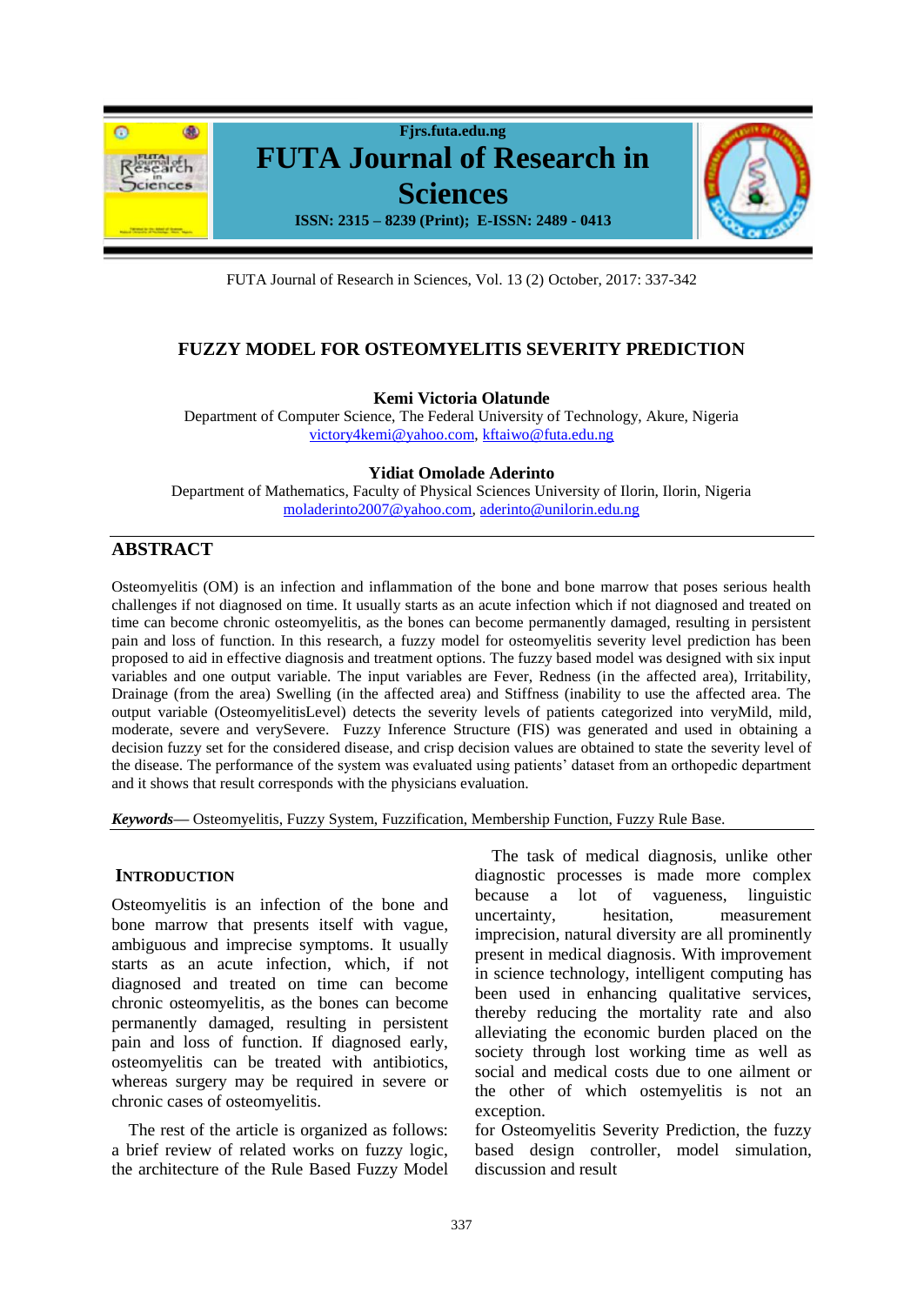# **LITERATURE REVIEW**

### *A. Fuzzy Logic*

Fuzzy logic is a multi-valued logic introduced by Zadeh in 1965, which allows intermediate values to be defined between the conventional (Boolean) logic evaluations (Zadeh, (1965), (1978)). Fuzzy logic (a paradigm of artificial intelligence), has been used in assisting the medical personnel in making decision. Fuzzy Logic provides an inference mechanism that enables approximate human reasoning capabilities to be applied to knowledge-based systems.

Fuzzy Intelligent system has been used for solving different complex health problems:

Vishal and Pinki (2014) developed a web based fuzzy expert system for the management of hypertension (High Blood Pressure) using four input variables (Systolic blood pressure, diastolic blood pressure and body mass index (BMI)) and one output variable (hypertension risk). The system is capable of giving the possibility of being High blood pressure patient.

A fuzzy logic temperature controller for preterm Neonate incubator was designed by (Bajeh and Emuoybofarhe, (2008)). The goal was to attain thermoneutrality and also the efficient stabilization of the incubator temperature at a desired value and thereby prevention of hypothermia/hyperthermia related diseases/conditions and death. The system was not implemented.

Emuoyibofarhe and Taiwo, (2012) designed a fuzzy based system for determining the severity level of knee osteoarthritis where four input variables (knee pain, stiffness, crepitus and age) and one output variable (severity Level) were used to determine the severity level of patient knee osteoarthritis. However, they failed to take into consideration other symptoms (variable) like swelling that are of important in diagnosing the disease

A Fuzzy Inference system with four input variables and one output variable for diagnosing brain diseases with MATLAB using the Mandani Inference method was designed by Ayangbekun and Jimoh (2015). However, the twenty-five (25) fuzzy rules were not large enough to make a generalized verdict.

A Fuzzy expert system for diagnosing heart disease which can be viewed as an alternative for existing methods to distinguish the presence of heart disease was designed by Ali and Mehdi (2010) with thirteen (13) input variables and one output variable with MATLAB using the Mandani Inference method.

Zolnoori et al. (2012) present an intelligence fuzzy system which provides an appropriate solution for problems of evaluating asthma severity.

## *B. Osteomyelitis*

Osteomyelitis is an inflammatory bone disorder caused by bacteria and other germs infection. It can affect all ages, involve any bone, become a chronic disease and cause persistent morbidity which can lead to bone destruction (Diana et al., 2013).

Osteomyelitis is an infection of the bone and bone marrow that presents itself with vague, ambiguous and imprecise symptoms. It usually starts as an acute infection which if not diagnosed and treated on time can become chronic osteomyelitis, as the bones can become permanently damaged, resulting in persistent pain and loss of function. If diagnosed early, osteomyelitis can be treated with antibiotics, whereas surgery may be required in severe or chronic cases of osteomyelitis (NHS, 2016).

While the diagnosis is usually straightforward in the majority of the patients, in some patients different conditions may present themselves with similar clinical features (Museru and Mcharo, 2001).

In the view of Hatzenbuehler and Thomas (2011), the symptoms range from fever, irritability, fatigue, nausea, lost range of motion, swelling, tenderness, redness and warmth in the area of the infection. It affects both old and young with approximately 50% of cases occurring in preschool-aged children (Sabah, 2016), hence, there is need for urgent intervention especially in these young ones to avoid degenerating into chronic cases which is one of the commonest orthopedic diseases among children and adolescents under the age of 12 (Ako-Nai et al., (2003).

# *MATERIAL AND METHODS*

# A. *Fuzzification*

This is the first step to be applied in a fuzzy inference system; it is the process of converting crisp input variables to fuzzy variables, and then apply fuzzy inference to process those data to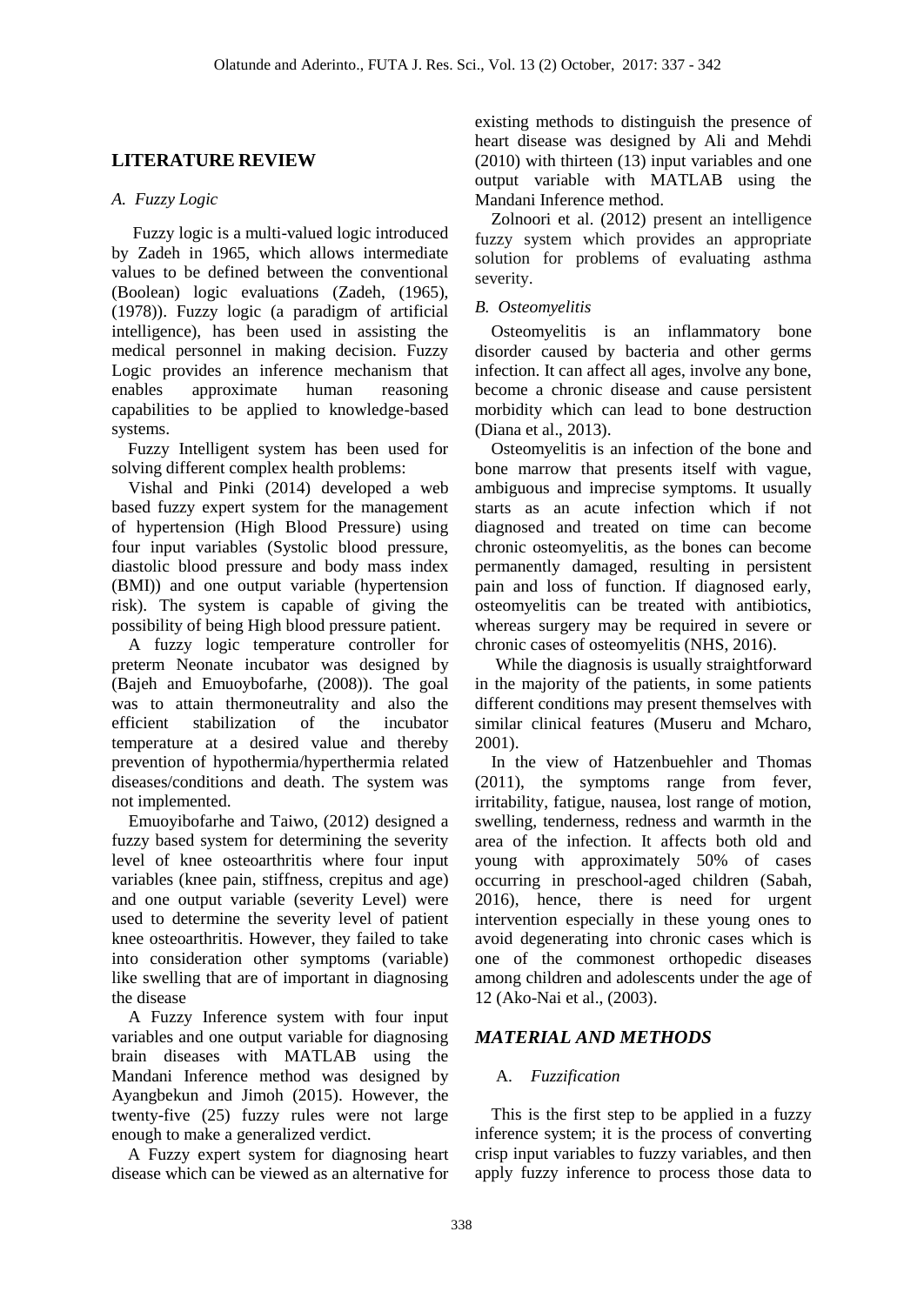obtain the desired output. Fuzzification is done by the Fuzzifier. Given a fuzzy set A, defined as (1), represents osteomyelitis diagnostic variables with element denoted by  $x_i$ , the fuzzification process involves transforming raw input value of each variable to a fuzzy term obtained from set [Low High veryHigh] defined over the variables. That is, such values are derived from functions defined to determine the degree of membership of each variable in the fuzzy set

$$
A = \{ (x_i, \mu_A(x_i)) | x_i \in V, \mu_A(x_i) \tag{1}
$$

Fuzzification is done using function defined in (2)

$$
\mu_A(x_i) = \begin{cases}\n\frac{x_i - a}{b - a} & \text{if } x_i < a \\
\frac{x_i - a}{b - a} & \text{if } a \le x_i \le b \\
1 & b \le x_i \le c \\
\frac{c - x_i}{c - b} & \text{if } c \le x_i < d \\
0 & \text{if } d < x_i\n\end{cases} \tag{2}
$$

where  $\mu_A(x_i)$  is the MF of  $x_i$  in A using trapezoid MF while  $\mu_A$  is the degree of  $x_i$  in A, a, b, c and d are the parameters of the MF governing its trapezoidal shape and each attribute is described with linguistic terms



Figure 1 Fuzzy Model for Osteomyelitis SeverityLevel Prediction (Adapted from Taha et al. 2015)

#### B. *Fuzzy Rule Base*

The rule base for osteomyelitis diagnosis is characterized by a set of IF–THEN rules in which the antecedents (IF parts) and consequents (THEN parts) involve linguistic variables. The rules were formulated with assistance of experts in the management of osteomyelitis and on consultation to existing literature. A rule only fires if any of its precedence parameters such as very low, High, veryHigh evaluates to TRUE, otherwise it does not fire.

Based on the choice of inputs, the following fuzzy **IF-THEN** rules are extracted from the set of rules that represents an expert knowledge about how best to determine the OsteomyelitisLevel of the patient

**IF** (*Fever* is *High*) and (*Redness* is *BulgeOut*) and (*Irritability* is *mild*) and (*Drainage is Low*) and (*Swelling* is *Severe*) and (s*tiffness is Moderate*) **THEN** (*OsteomyelitisLevel is Severe*).

**IF** (*Fever* is *veryHigh*) and (*Redness* is *FairlyVisible*) and (*Irritability* is *moderate*) and (*Drainage is Low*) and (*Swelling* is *moderate*) and (s*tiffness is Moderate*) **THEN**  (*OsteomyelitisLevel is verySevere*).

**IF** (*Fever* is *Low*) and (*Redness* is *Visible*) and (*Irritability* is Severe) and (*Drainage is Chronic*) and (*Swelling* is *mild*) and (s*tiffness is mild*) **THEN** (*OsteomyelitisLevel is mild*).

**IF** (*Fever* is *High*) and (*Redness* is *BulgeOut*) and (*Irritability* is *mild*) and (*Drainage is Acute*) and (*Swelling* is *Severe*) and (s*tiffness is Severe*) **THEN** (*OsteomyelitisLevel is verySevere*).

**IF** (*Fever* is *veryHigh*) and (*Redness* is *FairlyVisible*) and (*Irritability* is *Severe*) and (*Drainage* is *Low*) and (*Swelling* is *mild*) and (*stiffness* is *mild*) **THEN** (*OsteomyelitisLevel* is *Mild*)

#### C. *Fuzzy Inference Engine*

This component controls the decision making logic by applying suitable composition procedure from rule base to values of variable inputs received. The inference engine applies composition procedure on the inputs to produce desired output, and Root Sum Square (RSS) is applied to scale the functions at their respective magnitude and computes a composite area. RSS is a method used to combine the effects of fired rules in order to draw relevant inference. It is computed using (3).

$$
RSS = \sum_{t=1}^{N} (R_t^2)
$$
 (3)

 $R_t$  is a fired rule where  $t \forall 1,..., n$  is the identity of the fired rule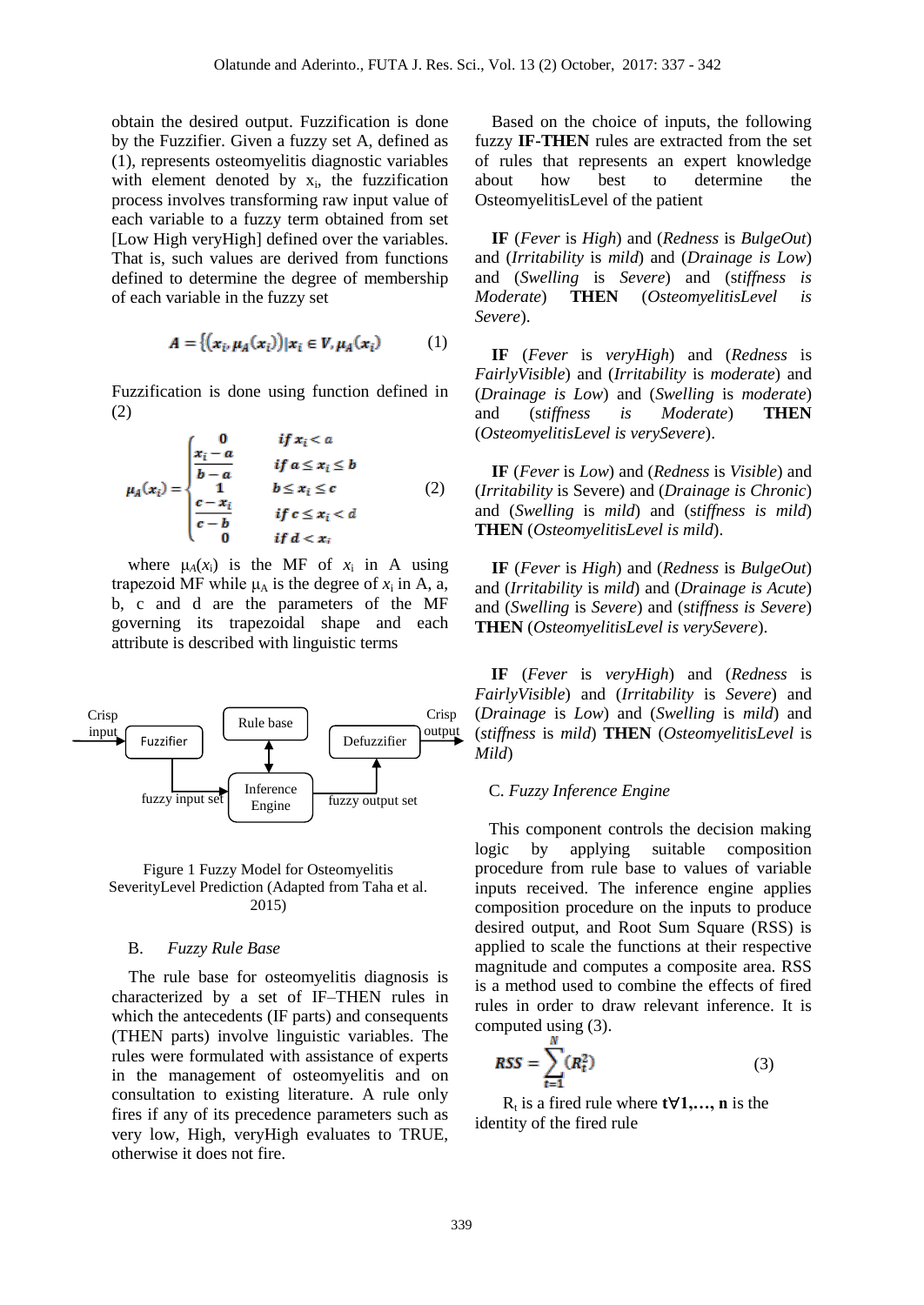#### *D. Defuzzification*

This is the process of translating result from the inference engine into crisp values which are, mostly, required by medical experts for proper analysis and interpretation, this aids efficient diagnosis It is a process in which membership functions are sampled to find the grade of membership; this grade is then used in the fuzzy logic equation(s) and an outcome region is defined, from which the output is deduced. Over the years, several defuzzification techniques have been suggested. The most frequently used ones are the centroid or centre of area (CoA), centre of sums, and mean of maxima. In this research the centre of area defuzzification technique was adopted (4).

$$
CoA = \frac{\sum_{i=1}^{n} \mu Y(x_i)}{\sum_{i=1}^{n} \mu Y(x_i)}
$$
(4)

where  $\mu Y(x_i)$  is degree of i in a membership function and  $x_i$  is the center value in function

#### FUZZY BASED DESIGN CONTROLLER

#### A. *Controller Input*

The function of the controller input in Fig. I is to determine the Osteomyelitis severityLevel of patient using the symptoms; Fever, stiffness, redness, irritability, swelling and drainage.

The researchers made use of **Fever**, which is graded into three (3) membership functions: **(**Low, High, veryHigh**)**; **Redness (**faintlyVisible, visible, bulgeOut); **Irritability** (mild, moderate, and severe); **Drainage** (low, acute, chronic); **Swelling** (mild, moderate, severe) and **Stiffness** (mild, moderate, severe).

#### B. *Controller Output*

Multiple input single output (MISO) fuzzy system was applied, with OsteomyelitisLevel graded into five variables [*veryMild*, *mild*, *moderate*, *Severe* and *verySevere*] as the only output variable which determine the level of severity of the patient's osteomyelitis giving the input variables.

During fuzzification, the fuzzy input variable, Fever ranging from 32 to 45 is converted into three linguistic grades namely *Low*, *High* and *VeryHigh*.

Similarly, the input variable Redness from 1 to 10 is converted into three linguistic variables namely: FaintlyVisible, Visible and BulgeOut.

The input variable Drainage from 1 to 10 is converted into three linguistic variables namely: Low, Acute and Chronic.

The other three input variables; Irritability, Stiffness and Swelling ranging from 1 to 10 are converted into three linguistic variables: Mild, Moderate and Severe while the output variable OsteomyelitisLevel ranging from 1 to 10 are converted into five linguistic levels namely: VeryMild, Mild, Moderate, Severe and VerySevere. The trapezoidal membership function is used to perform the scale mapping. 729 rules were formed with the assistance of orthopedic experts. The Centre of Area defuzzification method was used in obtaining the non-fuzzy crisp output from the controller.

#### MODEL SIMULATION AND RESULT

The inference system accepts six input variables which are the symptoms: Fever, Redness, Irritability, Drainage, Swelling and Stiffness and the output given out is the severity level of the disease. The inference system compares the input to its rules and gives out the disease severity level. Fig 2 shows the structure of the fuzzy inference system.



Figure 2: Outline of the proposed model

In order to evaluate the performance of the proposed model, 729 rules were generated represented by 6 linguistically designed input all having three (3) membership functions. This number results from the membership function say (x) raise to the number of input-variable,  $3<sup>6</sup>$ = 729. Fuzzy rule generation follows human reasoning pattern which make it more flexible in composition. In the rule viewer provided by the Fuzzy inference System (FIS) in fig. 3a and 3b, sliding the red line changes the input values and, and generate a new output response, also, the inputs can be set explicitly using the edit field.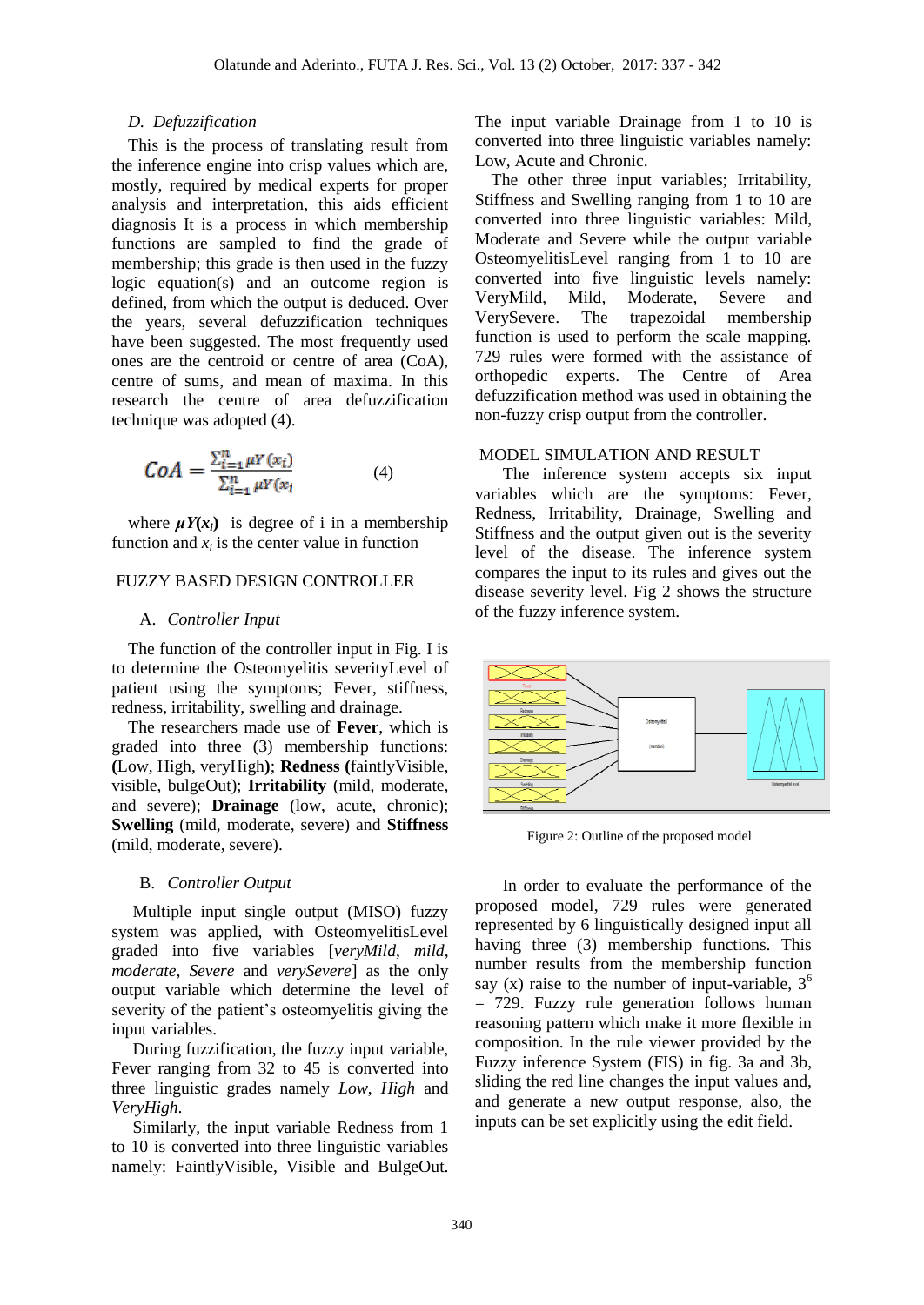

Figure 3b: Sample rule viewer

The simulation of the model was carried out using MATLAB 7.6.0 for windows. The membership function for the input variable 'Fever' and output variable OsteomyelitisLevel is as shown in Fig. 4a and Fig. 4b respectively:



Figure 4a Membership function for the input variable 'Fever'



Figure 4b: Membership function for the output variable 'OsteomyelitisLevel'

The input variable 'Stiffness' was plotted against another variable 'Swelling' and variable 'Drainage' to observe the relationship among the parameter 'Stiffness', 'Swelling' and 'Drainage'. The relationship is as shown in Fig. 5a and Fig. 5b respectively:



Figure 5a Surface viewer for stiffness versus Swelling



Figure 5b: Surface viewer for Stiffness versus Drainage

### **CONCLUSION**

Rule Based Fuzzy Model for Osteomyelitis Severity Prediction that deals with the imprecision and vagueness in medical diagnosis was designed with six input variables and one output variable. The model was developed using trapezoidal membership function for the input variables and triangular membership function for the output variable. It will assist in fast and early diagnosis of the Osteomyelitis disease; thereby reducing loss of function rate especially where there are limited numbers of qualified orthopedic consultants.